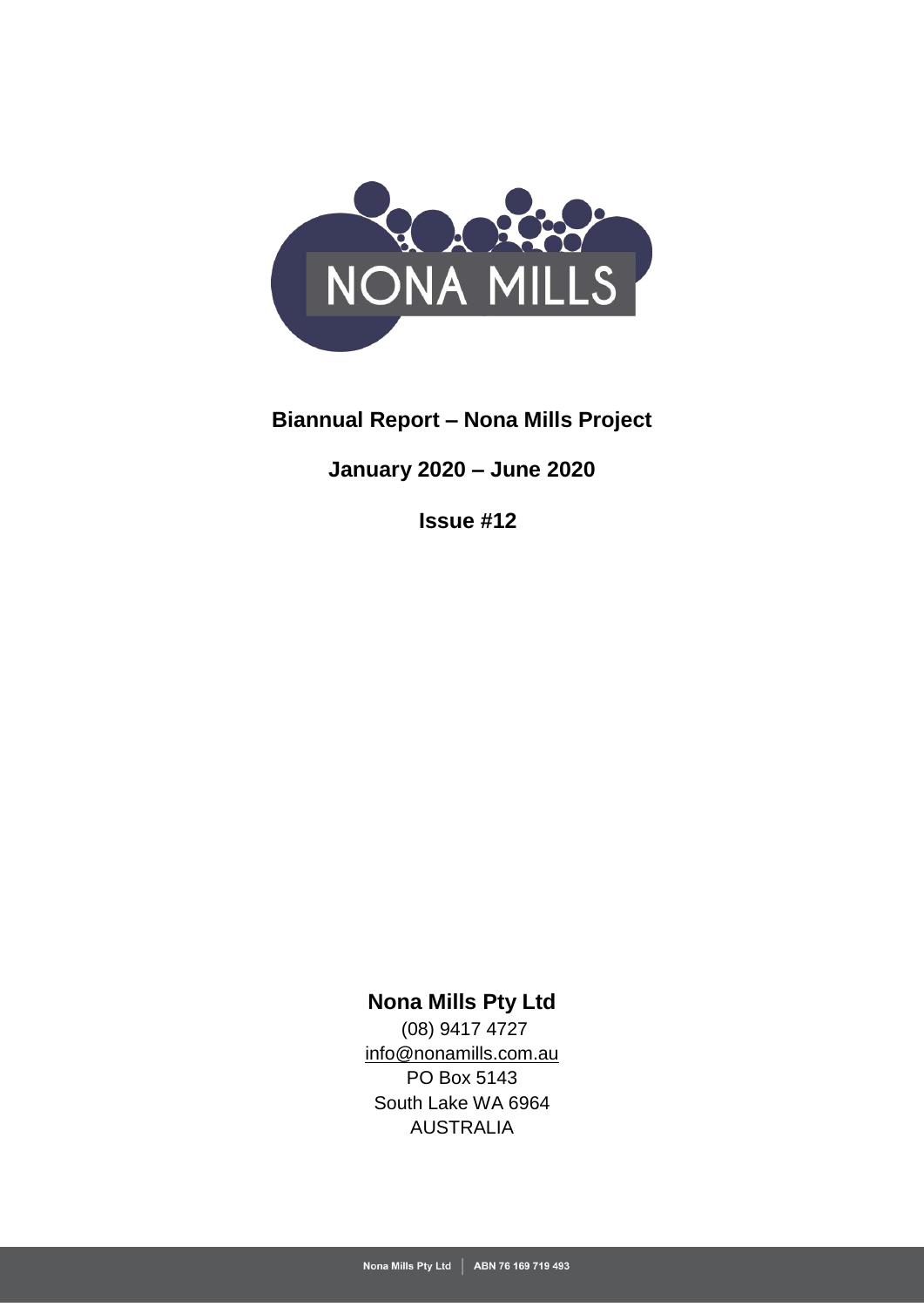# Contents

| The Impact of the UDS Dollar (USD) and Inflation on Oil Prices13 |  |
|------------------------------------------------------------------|--|
|                                                                  |  |
|                                                                  |  |
|                                                                  |  |

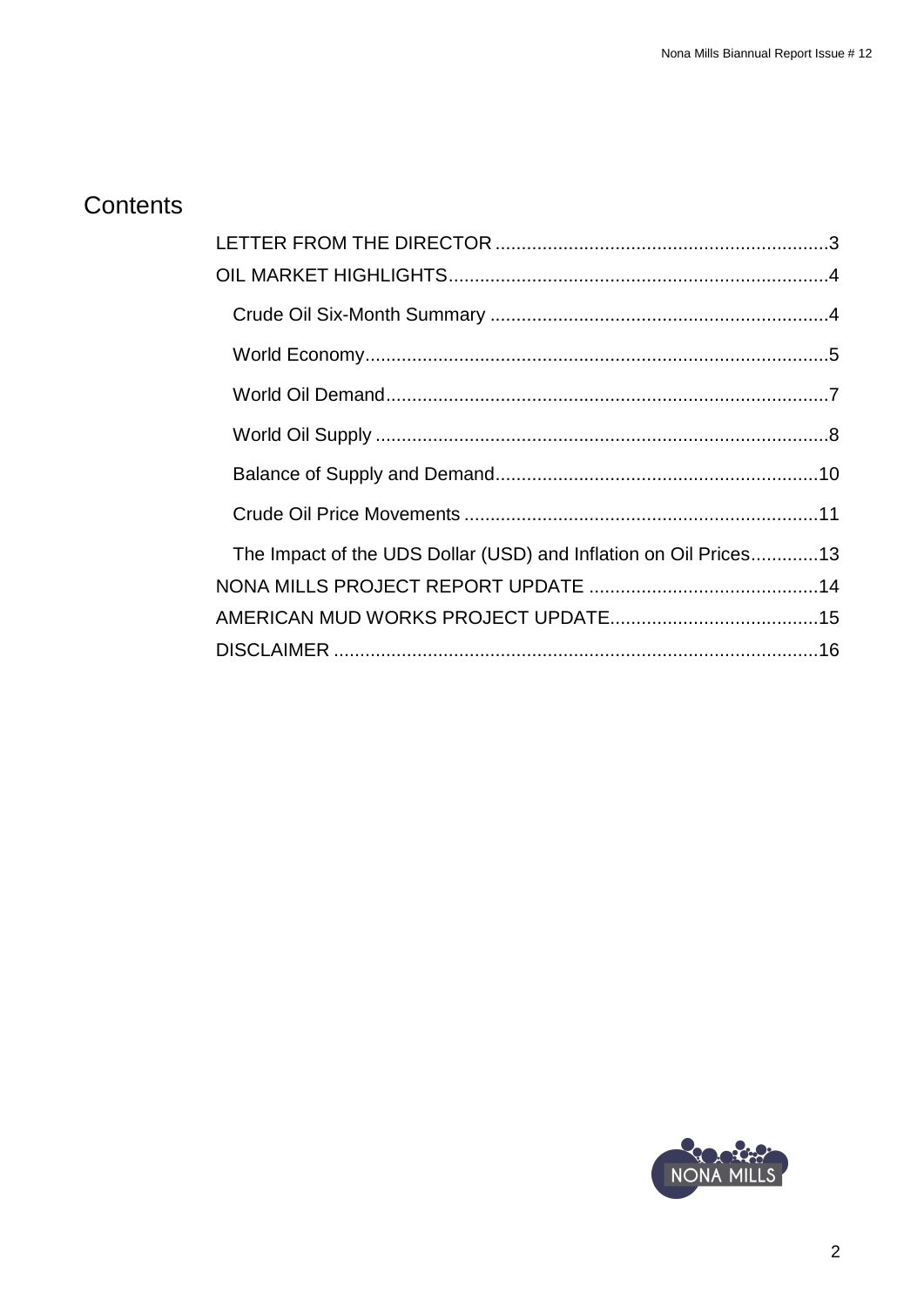## <span id="page-2-0"></span>**LETTER FROM THE DIRECTOR**

The OPEC Reference Basket (ORB) value rebounded in May 2020 the first monthly increase since December 2019. The ORB rose by \$7.51 or 42.5% m-o-m to stand at \$25.17/b.

Amid the renewed optimism on the outlook of the global oil market fundamentals the Crude Oil futures prices also bounced back in May 2020. There are further expectations for a recovery of oil demand and tightening global supply.

The ICE Brent increased by 21.7% and the NYMEX WTI also soared by 70.8% The Contango Structure of oil futures flattened over the month of June in all 3 markets,



suggesting that the supply and demand fundamentals are gradually improving.

The Oil Sector members of the Declaration of Cooperation (DoC) held 3 meetings between April & June 2020 due to COVID-19 and its impact on the world economy. The OPEC Member Countries convened for the 179<sup>th</sup> Meeting of the OPEC Conference on the  $6<sup>th</sup>$  of June 2020, on the agenda – Possible avenues to reduce market volatility and reaffirming the countries' commitment to a stable oil market. These meetings produced the largest and longest voluntary production adjustments in the history of the Oil Sector. Thanks mainly to this historic voluntary production adjustment agreement by OPEC and participating non-OPEC countries in the Declaration of Cooperation (DoC) the oil market was strongly supported by a reduction of the global crude oil surplus.

The COVID-19 pandemic has negatively affected global economic activities, eliminating global oil demand growth potential and leading to a y-o-y decline of 6.4 mb/d in 1Q20 and by 17.3 mb/d y-o-y in 2Q20. With the reduction in the demand for gasoline and jet fuels due to COVID travel restrictions in various countries, Transportation fuels are projected to be under pressure during 2020. Furthermore, decreased manufacturing activities due to lockdowns, compared with the previous year, will limit industrial fuel requirements.

Yours sincerely

<span id="page-2-1"></span>Wayne Blazejczyk **DIRECTOR**

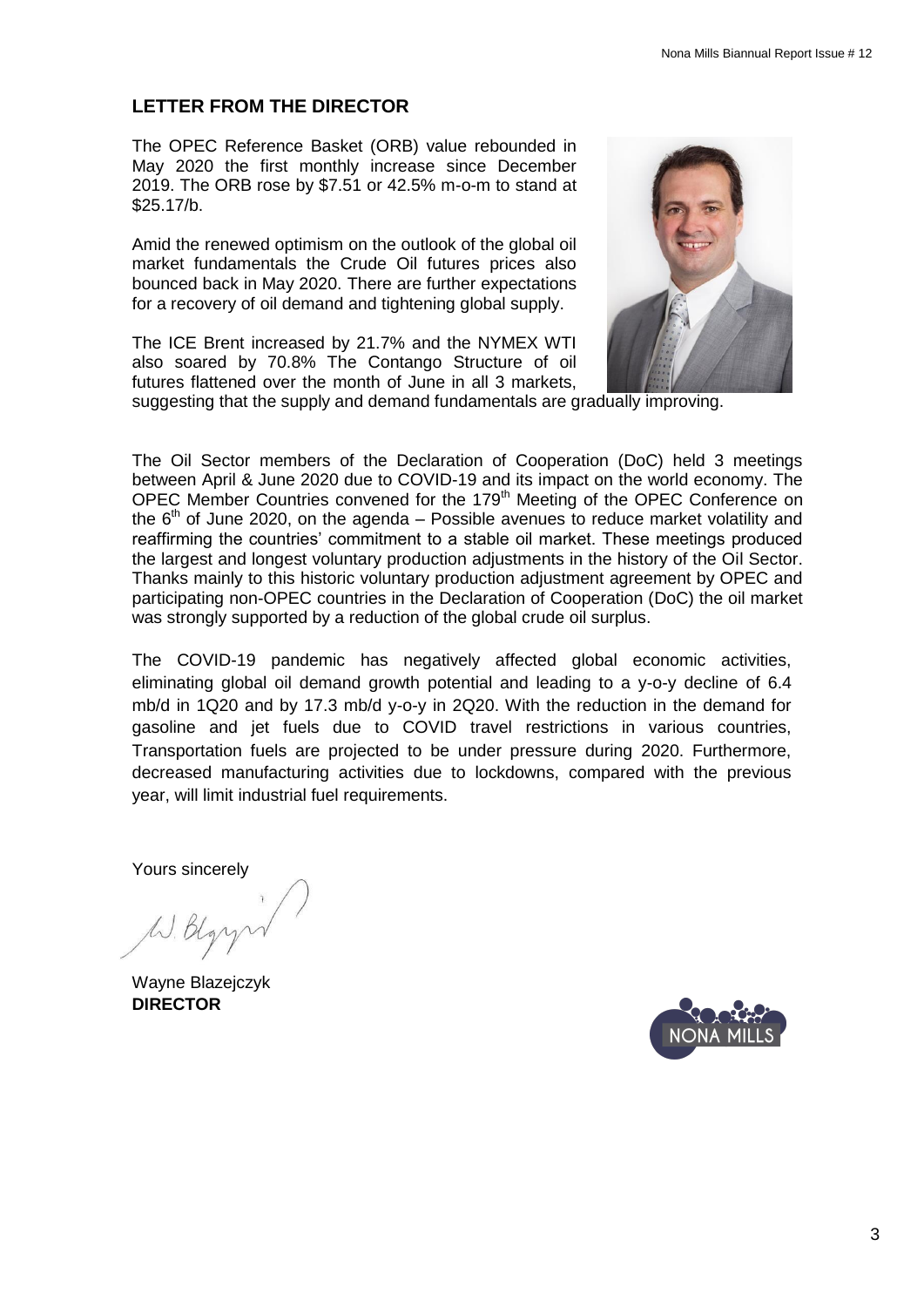#### **OIL MARKET HIGHLIGHTS**

#### <span id="page-3-0"></span>**Crude Oil Six-Month Summary**

Spot crude oil prices rebounded in May from the low levels registered in April as physical market fundamentals improved significantly over the month, following the demand shock evidenced in March and April. The oil market was strongly supported by a reduction of the global crude oil surplus, thanks mainly to the historic voluntary production adjustment agreement by OPEC and participating non-OPEC countries in the Declaration of Cooperation (DoC). In May, the OPEC Reference Basket (ORB) increased by \$7.51 to \$25.17/b, on average, up 42.5%.

Crude oil futures prices bounced back in May amid renewed optimism on the global oil market outlook and expectations for a further recovery in oil demand as COVID-19 related lockdown measures were being lifted in many major economies. In May, ICE Brent rose by \$5.78, or 21.7%, to average \$32.41/b, and NYMEX WTI soared by \$11.83, or 70.8%, to average \$28.53/b. Year-to-date (y-t-d), ICE Brent was \$24.37 lower, a drop of 36.5%, at \$42.38/b, while NYMEX WTI was down by \$21.47, or 37.0%, at \$36.50/b, compared with the same period a year earlier. DME Oman crude oil futures prices rose m-o-m by \$9.77 in May, or 40.8%, to settle at \$33.69/b. Y-t-d, DME Oman was lower by \$24.56, or 36.9%, at \$41.96/b.

Hedge funds and other money managers turned increasingly positive about the crude oil price outlook and continued to raise their combined net long positions in futures and options in May for both ICE Brent and NYMEX WTI contracts, according to data from the US CFTC and ICE.

The contango structure of oil futures prices flattened considerably over May in all three main markets, suggesting that supply and demand fundamentals are being perceived to gradually move to a balance, from the unprecedented global oil surplus witnessed in March and April, even as global oil stocks remain elevated.

<span id="page-3-1"></span>Sweet/sour crude differentials in May narrowed in both Asia and Europe on expectations of a tightening global sour market after the start of the OPEC and non-OPEC voluntary production adjustments, in addition to a narrow product quality spread between light and heavy distillates. However, in the USGC, the sweet/sour differential was little changed.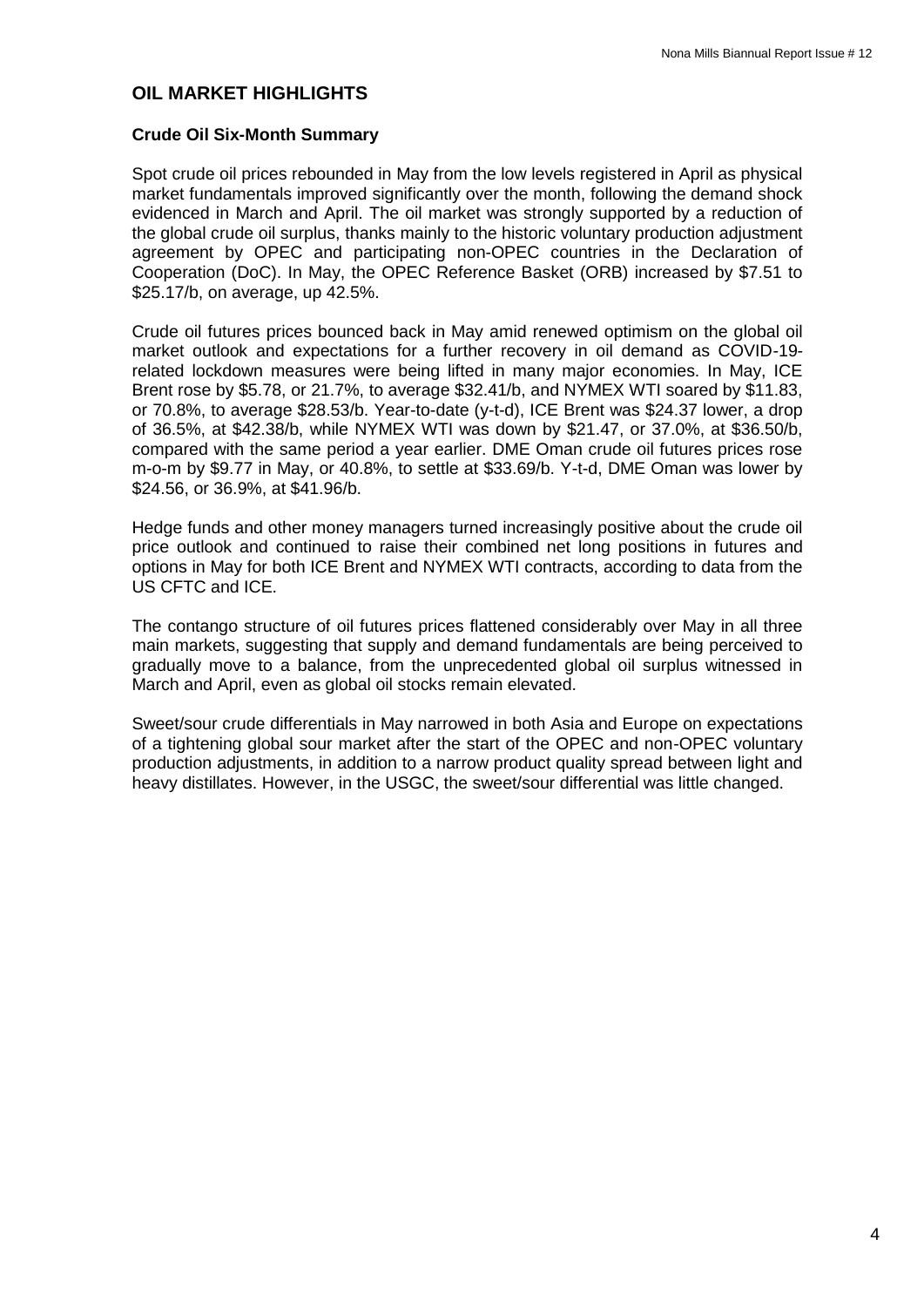#### **World Economy**

The world economic growth forecast remains unchanged, declining by 3.4% y-o-y in 2020, following global economic growth of 2.9% in 2019. The major economies' forecasts remain unchanged this month, except for India. The US is forecast to contract by 5.2% in 2020, following growth of 2.3% in 2019. An even larger decline of 8.0% is expected in the Euro-zone in 2020, compared to growth of 1.2% in 2019. Japan is forecast to contract by 5.1% in 2020, comparing to growth of 0.7% in 2019. China's 2020 GDP is forecast to grow by 1.3%, following growth of 6.1% in 2019. India's forecast was revised down to decline by 0.8%, a sharp slowdown from downwardly revised growth of 4.9% in 2019. Brazil's economy is forecast to contract by 6.0% in 2020, following growth of 1.1% in 2019. Russia's economy is forecast to contract by 4.5% in 2020, after growth of 1.3% in 2019, not only due to COVID-19, but also because of the considerable decline in oil prices.

# **Economic Growth Rate and Revision, 2019 – 2020%\***

|                            |        | <b>US</b>      | zone           |                |        |                |                |        |                     |
|----------------------------|--------|----------------|----------------|----------------|--------|----------------|----------------|--------|---------------------|
| 29                         | 17     | 23             | 12             | 1.4            | 0.7    | 6.1            | 4.9            | 1.1    | 1.3                 |
| 0 <sub>0</sub>             | (11)   | 0 <sub>0</sub> | 0 <sub>0</sub> | 0 <sub>0</sub> | 00     | 0 <sub>0</sub> | $-0.4$         | 0.1    | $-0.1$              |
| $-3.4$                     | $-6.1$ | $-52$          | $-8.0$         | $-8.5$         | $-5.1$ | 1.3            | $-0.8$         | $-6.0$ | $-4.5$              |
|                            | nη     | 0 O            | 0 <sup>0</sup> | 0 <sub>0</sub> | nη     | 00             | $-06$          | nη     | 0.0                 |
| Change from previous month |        | World OECD     |                |                | Euro-  |                | UK Japan China |        | India Brazil Russia |

Note:  $*$  2019 = Estimate and 2020 = Forecast.

Source: OPEC

#### Reference: OPEC Monthly Oil Market Report – June 2020

After weak 1Q20 GDP growth in most economies, the slow-down of the global economy has continued into 2Q20, with large decline rates in most economies. The lockdowns across the globe led to a standstill in some important parts of the global economy.

The ongoing easing of these measures has already led to some tentative improvements, heralding the anticipated recovery, carrying over into 3Q20. However, in some emerging economies, mainly Brazil, Russia and India, the recovery is forecast to materialise somewhat later in 3Q20. Despite these developments and the magnitude of the large and continuously increasing fiscal and monetary stimulus measures, the large decline from the 1H20 will not be fully compensated for.

Downside risks continue to prevail. Beyond immediate issues related to COVID-19, debt-related issues, political disputes including Brexit and the US-China trade related issues and mounting social instability may add to a relatively long list of ongoing uncertainties. Given the fragile situation in the global economy, the recovery of the oil sector, supported by the efforts of OPEC and non-OPEC oil-producing nations to rebalance the market, is of even greater importance to further buoy global economic developments.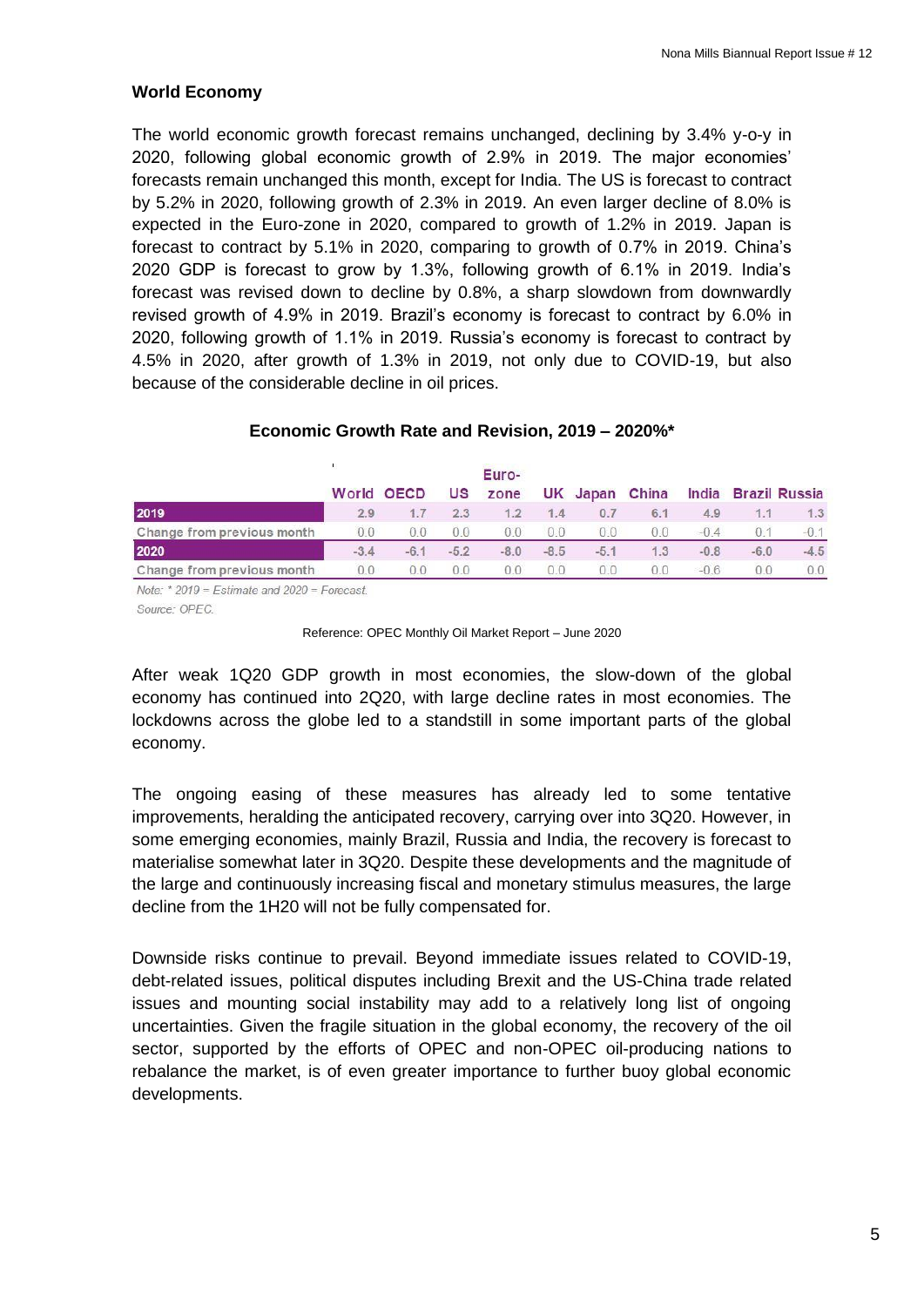OECD growth for 2020 is unchanged to stand at -6.1%. In emerging economies GDP growth forecasts remain broadly unchanged this month, with the exception of India's GPD growth forecast. After a downward revision of India's 2019 GDP growth to 4.9%, from 5.3% in the previous month, the 2020 growth forecast was revised down to -0.8%, negatively impacted by the lockdown measures. This compares to the previous month's estimate of -0.2%.

Global trade, constituting a very important support factor in the global economy, remains subdued. Additionally, it seems that last-years' trade dispute between the US and China may continue, given the ongoing tensions. This, in combination with COVID-19 and an increasing tendency toward local sourcing, was certainly not helpful to this important element of the global economy. Global trade volumes declined by 4.3% y-o-y in March. This is the worst performance since the Global Financial Crisis in 2008/2009. Trade in value terms was negative as well, falling by 6.2% y-o-y in March.



#### **Global Trade**

<span id="page-5-0"></span>Sources: Netherlands Bureau for Economic Policy Analysis, Haver Analytics and OPEC.

Reference: OPEC Monthly Oil Market Report – June 2020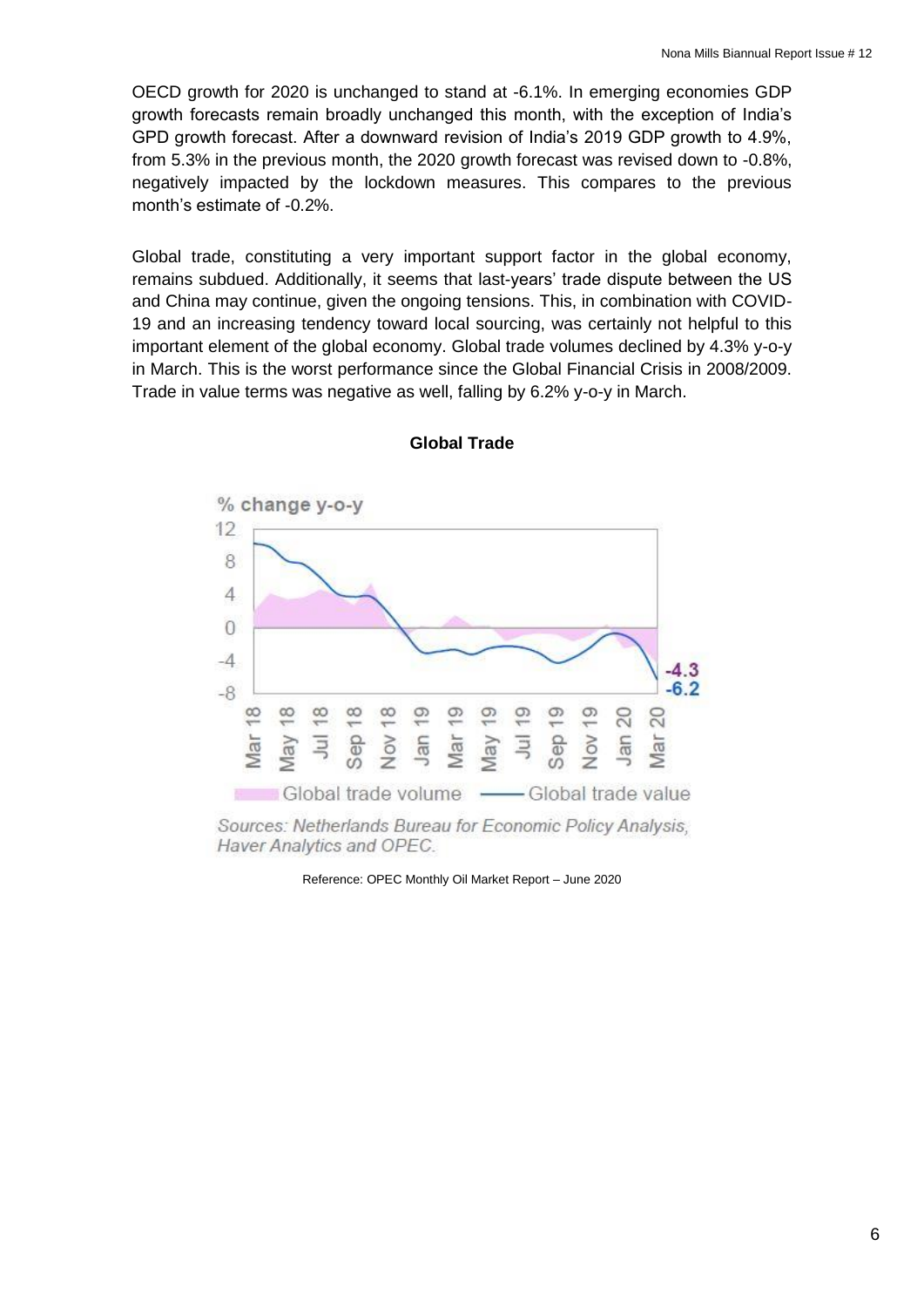#### **World Oil Demand**

<span id="page-6-0"></span>World oil demand is projected to decrease by 9.1 mb/d in 2020, unchanged from the previous month's assessment. Total global oil consumption for the year is expected to average 90.6 mb/d.

The COVID-19 pandemic has negatively pressured economic momentum and eliminated potential for global oil demand growth. Transportation fuel is also expected to be under pressure in 2020. Lockdowns in various countries, particularly the US, Europe, India and the Middle East, are projected to reduce demand for gasoline and jet fuel, as air travel activity — in addition to reduced distances travelled — is projected to significantly decline compared with last year. A reduction in manufacturing activities compared with last year will also limit industrial fuel requirements. In addition, petrochemical feedstock is assumed to be driven by slower end-user requirements for plastics compared with previous years.

In the OECD region, oil demand is anticipated to plummet by 5.2 mb/d compared with total 2019 oil requirements, following declining indicators in the transportation sector in OECD Americas and Europe at the beginning of 2Q20.

In the non-OECD region, oil demand is foreseen to steeply decline by 3.9 mb/d for the first time on record. Oil requirements in all sub-regions, including China, Other Asia, Latin America and the Middle East, are expected to drop y-o-y in response to strict measures taken by various governments to contain the further spread of COVID-19. The impact will be felt mainly in transportation and industrial fuels, which are forecast to decline by a previously unforeseen amount.

In 2019, world oil demand growth is estimated unchanged at 0.83 mb/d, with total oil demand at 99.67 mb/d. OECD oil demand is estimated to have declined by 0.10 mb/d amid declines in OECD Asia Pacific oil requirements and weaker-than-expected oil demand growth in OECD Americas and Europe. Non-OECD oil demand is estimated to have increased by 0.93 mb/d as a result of strong demand in China and Other Asia.

|                              |       |       |       |         |         |       | Change 2020/19 |          |  |
|------------------------------|-------|-------|-------|---------|---------|-------|----------------|----------|--|
|                              | 2019  | 1Q20  | 2Q20  | 3Q20    | 4Q20    | 2020  | Growth         | %        |  |
| World oil demand             |       |       |       |         |         |       |                |          |  |
| <b>Americas</b>              | 25.62 | 24.44 | 19.27 | 24.39   | 25.06   | 23.30 | $-2.31$        | $-9.04$  |  |
| of which US                  | 20.81 | 19.86 | 15.51 | 20.04   | 20.49   | 18.99 | $-1.82$        | $-8.76$  |  |
| Europe                       | 14.33 | 13.30 | 10.19 | 13.25   | 13.61   | 12.59 | $-1.74$        | $-12.13$ |  |
| Asia Pacific                 | 7.93  | 7.73  | 6.43  | 6.64    | 7.46    | 7.06  | $-0.87$        | $-10.92$ |  |
| <b>Total OECD</b>            | 47.88 | 45.47 | 35.89 | 44.29   | 46.13   | 42.96 | $-4.92$        | $-10.28$ |  |
| Other Asia                   | 13.87 | 13.05 | 11.90 | 12.40   | 13.67   | 12.76 | $-1.11$        | $-8.01$  |  |
| of which India               | 4.84  | 4.74  | 3.70  | 3.94    | 4.83    | 4.31  | $-0.54$        | $-11.10$ |  |
| Latin America                | 6.59  | 6.20  | 5.81  | 6.24    | 6.15    | 6.10  | $-0.49$        | $-7.47$  |  |
| Middle East                  | 8.20  | 7.83  | 7.01  | 7.93    | 7.62    | 7.60  | $-0.60$        | $-7.36$  |  |
| Africa                       | 4.45  | 4.38  | 4.17  | 4.07    | 4.20    | 4.20  | $-0.24$        | $-5.49$  |  |
| <b>Total DCs</b>             | 33.11 | 31.46 | 28.88 | 30.65   | 31.64   | 30.66 | $-2.45$        | $-7.40$  |  |
| <b>FSU</b>                   | 4.84  | 4.50  | 4.08  | 4.45    | 4.61    | 4.41  | $-0.43$        | $-8.94$  |  |
| Other Europe                 | 0.76  | 0.71  | 0.55  | 0.47    | 0.56    | 0.57  | $-0.19$        | $-25.18$ |  |
| China                        | 13.07 | 10.27 | 12.55 | 12.37   | 13.28   | 12.12 | $-0.95$        | $-7.29$  |  |
| <b>Total "Other regions"</b> | 18.68 | 15.48 | 17.17 | 17.29   | 18.46   | 17.10 | $-1.58$        | $-8.45$  |  |
| <b>Total world</b>           | 99.67 | 92.41 | 81.95 | 92.22   | 96.22   | 90.72 | $-8.95$        | $-8.98$  |  |
| Previous estimate            | 99.67 | 92.39 | 81.30 | 92.28   | 96.30   | 90.59 | $-9.07$        | $-9.10$  |  |
| Revision                     | 0.00  | 0.02  | 0.65  | $-0.06$ | $-0.08$ | 0.13  | 0.13           | 0.13     |  |

# **World Oil Demand 2020\* mb/d**

(Million barrels per day)

Note: \* 2010 = Estimate and 2020 = Forecast. Totals may not add up due to Independent rounding. Source: OPEC.

Reference: OPEC Monthly Oil Market Report – July 2020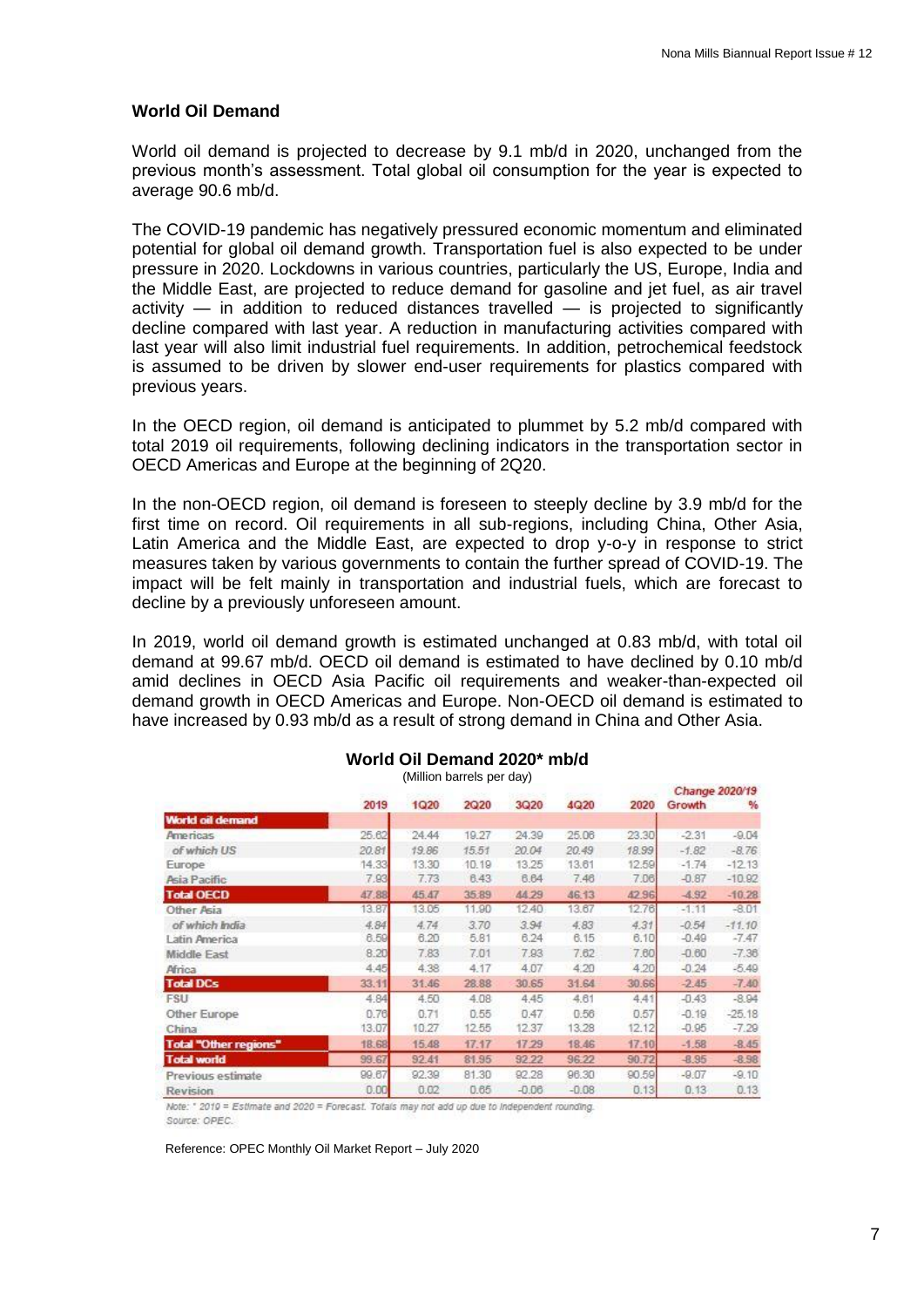#### **World Oil Supply**

<span id="page-7-0"></span>Non-OPEC liquids production growth in 2020 (including processing gains) has been revised up by 0.3 mb/d from the previous assessment and is now forecast to decline by 3.2 mb/d y-o-y, to average 61.80 mb/d in 2020. The revision was mainly due to new data estimating oil production for April and May for the non-OPEC countries participating in the Declaration of Cooperation (DoC). Increasing global crude oil prices in futures markets since the beginning of May reflect the perception of an earlier-than-expected recovery in oil demand amid a reduction in supply due to global production shut-ins. Nevertheless, it remains to be seen whether US upstream investment can recover in the short term from the current deep cuts due to the COVID-19 pandemic and subsequent drop in oil prices. Upstream investment in non-OPEC countries in 2020 is expected to decline by 30% y-o-y to \$321 billion.

|                                          |       |       |       |         |         |       | Change 2020/19 |               |  |
|------------------------------------------|-------|-------|-------|---------|---------|-------|----------------|---------------|--|
| <b>Non-OPEC liquids production</b>       | 2019  | 1Q20  | 2Q20  | 3Q20    | 4Q20    | 2020  | Growth         | $\frac{9}{6}$ |  |
| Americas                                 | 25.74 | 26.62 | 23.99 | 22.34   | 22.45   | 23.84 | $-1.90$        | $-7.38$       |  |
| of which US                              | 18.40 | 19.08 | 17.32 | 15.67   | 15.81   | 16.96 | $-1.43$        | $-7.79$       |  |
| Europe                                   | 3.71  | 4.03  | 3.93  | 3.94    | 4.06    | 3.99  | 0.28           | 7.64          |  |
| Asia Pacific                             | 0.53  | 0.53  | 0.57  | 0.59    | 0.59    | 0.57  | 0.04           | 8.45          |  |
| <b>Total OECD</b>                        | 29.98 | 31.19 | 28.49 | 26.86   | 27.10   | 28.40 | $-1.57$        | $-5.25$       |  |
| Other Asia                               | 3.48  | 3.45  | 3.33  | 3.33    | 3.33    | 3.36  | $-0.13$        | $-3.67$       |  |
| Latin America                            | 6.01  | 6.31  | 5.97  | 6.15    | 6.37    | 6.20  | 0.19           | 3.15          |  |
| Middle East                              | 3.21  | 3.21  | 3.12  | 3.06    | 3.07    | 3.11  | $-0.10$        | $-3.06$       |  |
| Africa                                   | 1.53  | 1.51  | 1.49  | 1.45    | 1.45    | 1.47  | $-0.06$        | $-3.61$       |  |
| <b>Total DCs</b>                         | 14.24 | 14.48 | 13.91 | 13.99   | 14.21   | 14.15 | $-0.09$        | $-0.64$       |  |
| <b>FSU</b>                               | 14.37 | 14.51 | 12.82 | 12.26   | 12.44   | 13.00 | $-1.37$        | $-9.50$       |  |
| of which Russia                          | 11.44 | 11.50 | 10.17 | 9.70    | 9.85    | 10.30 | $-1.14$        | $-9.93$       |  |
| Other Europe                             | 0.12  | 0.12  | 0.12  | 0.12    | 0.11    | 0.12  | $-0.01$        | $-4.32$       |  |
| China                                    | 4.05  | 4.15  | 4.00  | 3.99    | 4.01    | 4.04  | $-0.01$        | $-0.35$       |  |
| <b>Total "Other regions"</b>             | 18.54 | 18.78 | 16.94 | 16.36   | 16.56   | 17.16 | $-1.39$        | $-7.47$       |  |
| <b>Total non-OPEC production</b>         | 62.75 | 64.44 | 59.34 | 57.21   | 57.87   | 59.71 | $-3.05$        | $-4.86$       |  |
| Processing gains                         | 2.28  | 2.10  | 2.10  | 2.10    | 2.10    | 2.10  | $-0.18$        | $-8.03$       |  |
| <b>Total non-OPEC liquids production</b> | 65.03 | 66.54 | 61.44 | 59.31   | 59,97   | 61.80 | $-3.23$        | $-4.97$       |  |
| Previous estimate                        | 65.03 | 66.45 | 59.71 | 59.57   | 60.30   | 61.50 | $-3.53$        | $-5.43$       |  |
| Revision                                 | 0.00  | 0.08  | 1.73  | $-0.26$ | $-0.33$ | 0.30  | 0.30           | 0.46          |  |

#### **Non-OPEC Supply 2020\* mb/d**

(Million barrels per day)

Note: Non-OPEC liquids production includes the Republic of Ecuador.

\* 2019 = Estimate and 2020 = Forecast. Totals may not add up due to independent rounding. Source: OPEC.

Reference: OPEC Monthly Oil Market Report – June 2020

Strong conformity with the voluntary production adjustments by the 10 non-OPEC participating countries in the DoC led to a drop in output of more than 2.95 mb/d in May (preliminary), while OPEC-10 cut 6.25 mb/d m-o-m. At the same time, preliminary oil production outside of the DoC declined by 2.0 mb/d in April and 0.8 mb/d in May, mainly in the US and Canada. Oil production of these two countries is likely to decline by a total of 1.8 mb/d in 2020, y-o-y. Oil supply in 2020 is now forecast to grow only in Norway, Brazil, Guyana and Australia.

The absolute level of production of OPEC NGLs was revised up. OPEC NGLs and nonconventional liquids are estimated to have declined by 0.08 mb/d y-o-y in 2019 to average 5.26 mb/d, following growth of 0.16 mb/d in 2018. The 2020 forecast indicates a decline of 0.03 mb/d to average 5.23 mb/d.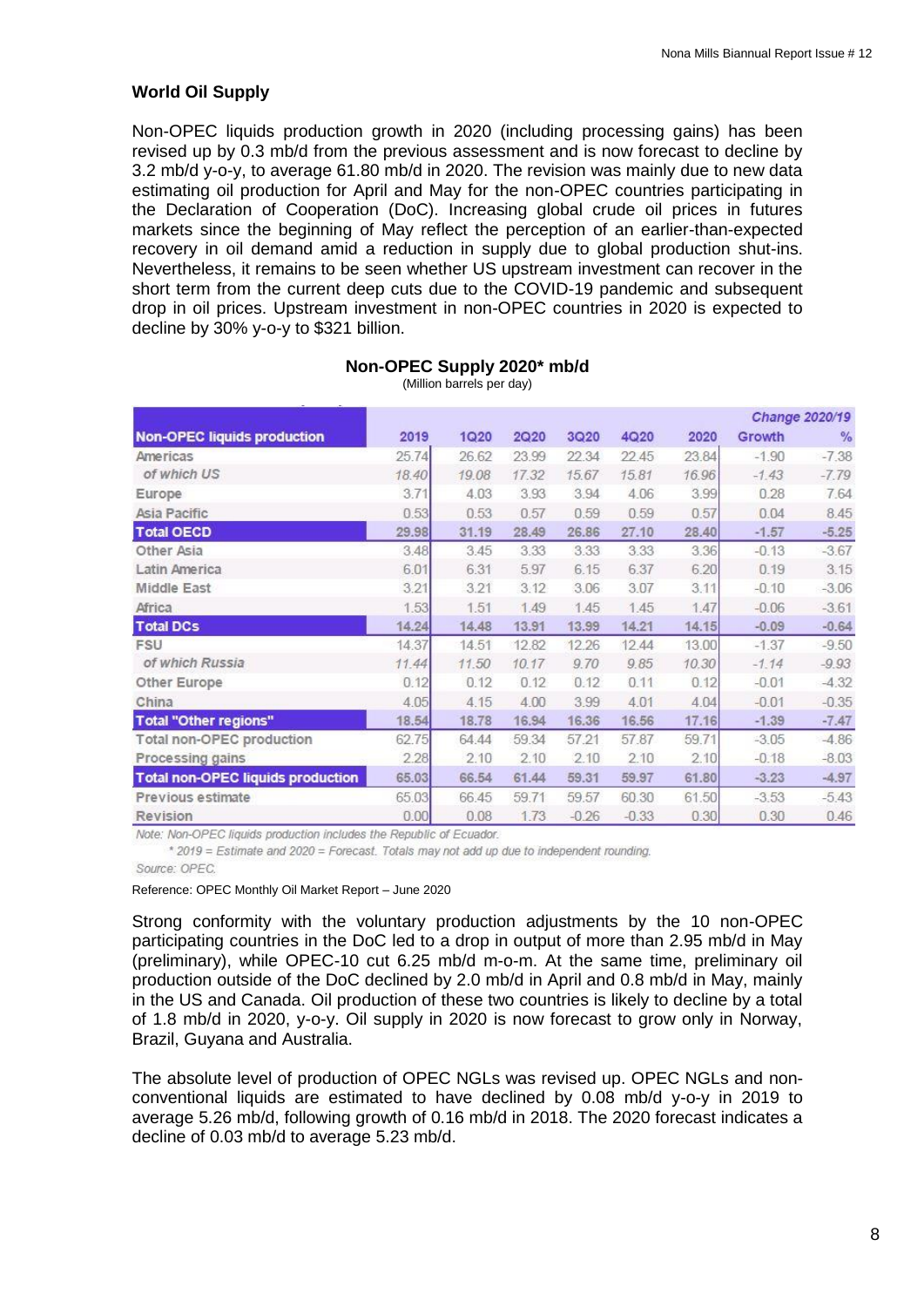In May, OPEC-13 crude oil production fell by 6.30 mb/d m-o-m to average 24.19 mb/d, according to secondary sources. Ten OPEC MCs have agreed to adjust down their production from May 2020.

Non-OPEC liquids production in May, including OPEC NGLs and non-conventional liquids, is estimated to have fallen by 3.74 mb/d m-o-m to average 65.69 mb/d, lower by 3.99 mb/d y-o-y. As a result, preliminary data indicates that global oil supply in May decreased by 10.04 mb/d m-o-m to average 89.89 mb/d, down by 9.18 mb/d y-o-y.

**OPEC Supply mb/d**



Reference: OPEC Monthly Oil Market Report – June 2020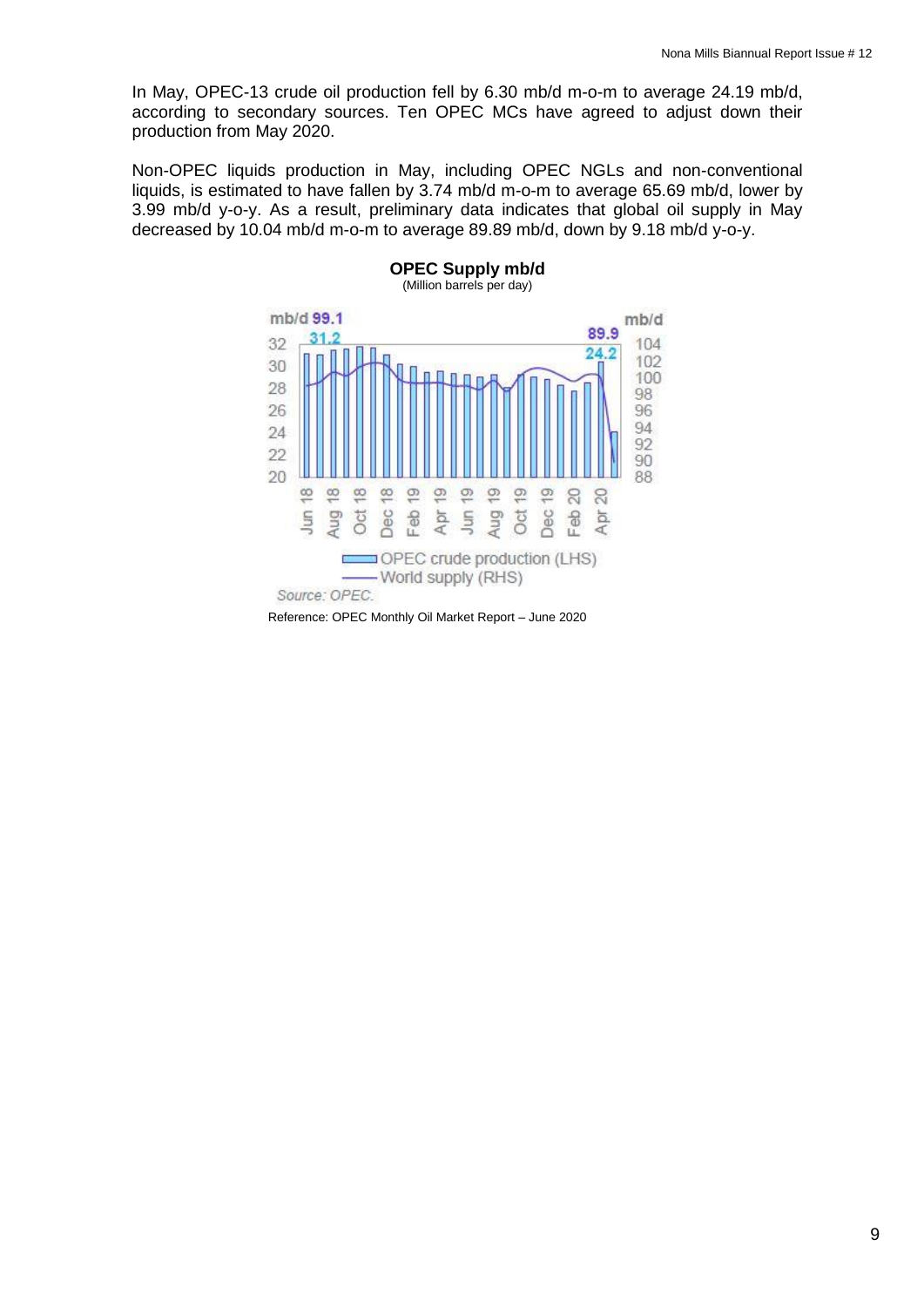#### **Balance of Supply and Demand**

<span id="page-9-0"></span>Demand for OPEC crude in 2019 was revised down by 0.5 mb/d from the previous assessment, reflecting the upward revision in OPEC NGLs and non-conventional oil. At 29.4 mb/d, demand for OPEC crude in 2019 is 1.1 mb/d lower than in 2018.

The 1Q19 was revised down by 0.4 mb/d, while the 2Q19, 3Q19 and 4Q19 were revised down by 0.5 mb/d each.

When compared with the same quarters in 2018, demand for OPEC crude in 1Q19 and 2Q19 was 1.9 mb/d and 1.7 mb/d lower, respectively. The 3Q19 and 4Q19 showed drops of 0.2 mb/d and 0.7 mb/d, respectively.

According to secondary sources, OPEC crude production averaged 30.0 mb/d in 1Q19, about 0.8 mb/d higher than demand for OPEC crude in the same period, while in 2Q19 OPEC crude production averaged 29.4 mb/d, around 0.6 mb/d higher than demand. In 3Q19, OPEC crude production averaged 28.9 mb/d, around 1.6 mb/d lower than its demand. In 4Q19, OPEC crude oil production stood at 29.1 mb/d, almost in line with its demand. For 2019 as a whole, OPEC crude oil production averaged 29.3 mb/d, in line with the demand for OPEC crude.

#### **Balance of Supply and Demand 2019 -2020\***

|                                                | 2019    | 1Q20  | 2Q20  | 3Q20  | 4Q20  | 2020  | Change<br>2020/19 |
|------------------------------------------------|---------|-------|-------|-------|-------|-------|-------------------|
| (a) World oil demand                           | 99.67   | 92.39 | 81.30 | 92.28 | 96.30 | 90.59 | $-9.07$           |
| Non-OPEC liquids production                    | 65.03   | 66.54 | 61.44 | 59.31 | 59.97 | 61.80 | $-3.23$           |
| OPEC NGL and non-conventionals                 | 5.26    | 5.35  | 5.27  | 5.17  | 5 1 3 | 5.23  | $-0.03$           |
| (b) Total non-OPEC liquids production and OPEC |         |       |       |       |       |       |                   |
| <b>NGLS</b>                                    | 70.29   | 71.89 | 66.70 | 64.47 | 65.09 | 67.03 | $-3.26$           |
| Difference (a-b)                               | 29.38   | 20.51 | 14.60 | 27.81 | 31.21 | 23.57 | $-5.81$           |
| <b>OPEC crude oil production</b>               | 29.34   | 28.26 |       |       |       |       |                   |
| <b>Balance</b>                                 | $-0.04$ | 7.75  |       |       |       |       |                   |

Note: Non-OPEC liquids production includes the Republic of Ecuador.

\* 2019 = Estimate and 2020 = Forecast. Totals may not add up due to independent rounding.

Source: OPEC.

#### Reference: OPEC Oil Market Report – June 2020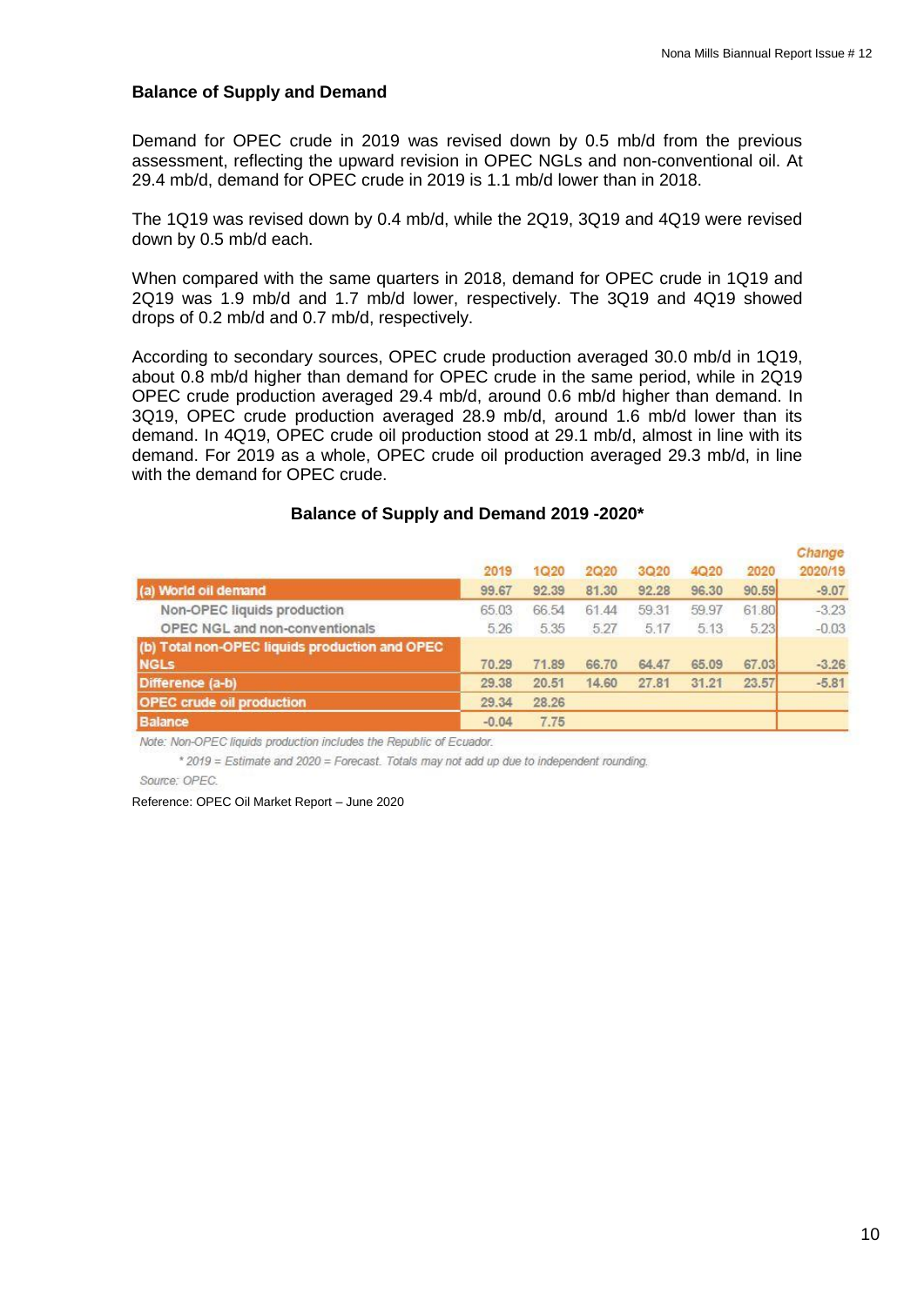#### **Crude Oil Price Movements**

Spot crude oil prices rebounded in May from the low levels registered in April as physical market fundamentals improved significantly over the month, following the demand shock evidenced in March and April. The oil market was strongly supported by a reduction of the global crude oil surplus, thanks mainly to the historic voluntary production adjustment agreement by OPEC and participating non-OPEC countries in the Declaration of Cooperation (DoC). In May, the OPEC Reference Basket (ORB) increased by \$7.51 to \$25.17/b, on average, up 42.5%.

Crude oil futures prices bounced back in May amid renewed optimism on the global oil market outlook and expectations for a further recovery in oil demand as COVID-19 related lockdown measures were being lifted in many major economies. In May, ICE Brent rose by \$5.78, or 21.7%, to average \$32.41/b, and NYMEX WTI soared by \$11.83, or 70.8%, to average \$28.53/b. Year-to-date (y-t-d), ICE Brent was \$24.37 lower, a drop of 36.5%, at \$42.38/b, while NYMEX WTI was down by \$21.47, or 37.0%, at \$36.50/b, compared with the same period a year earlier. DME Oman crude oil futures prices rose m-o-m by \$9.77 in May, or 40.8%, to settle at \$33.69/b. Y-t-d, DME Oman was lower by \$24.56, or 36.9%, at \$41.96/b.



Reference: OPEC Monthly Oil Market Report – June 2020

Hedge funds and other money managers turned increasingly positive about the crude oil price outlook and continued to raise their combined net long positions in futures and options in May for both ICE Brent and NYMEX WTI contracts, according to data from the US CFTC and ICE.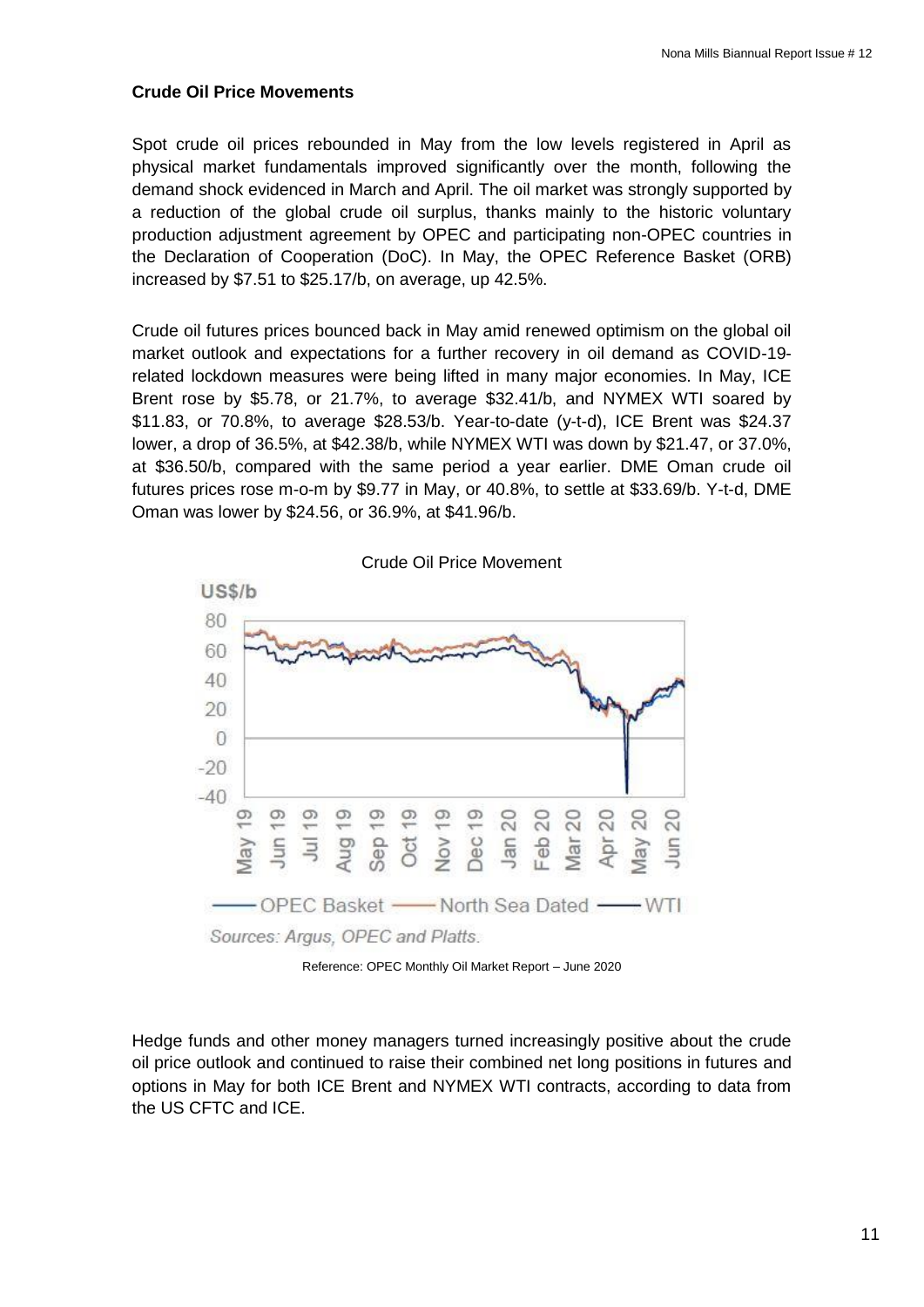The contango structure of oil futures prices flattened considerably over May in all three main markets, suggesting that supply and demand fundamentals are being perceived to gradually move to a balance, from the unprecedented global oil surplus witnessed in March and April, even as global oil stocks remain elevated.

Sweet/sour crude differentials in May narrowed in both Asia and Europe on expectations of a tightening global sour market after the start of the OPEC and non-OPEC voluntary production adjustments, in addition to a narrow product quality spread between light and heavy distillates. However, in the USGC, the sweet/sour differential was little changed.



<span id="page-11-0"></span>Reference: Avg. Crude Oil Spot Price – OPEC Basket Price. No Barrels where produced in May and June at the Nona Mills Fields.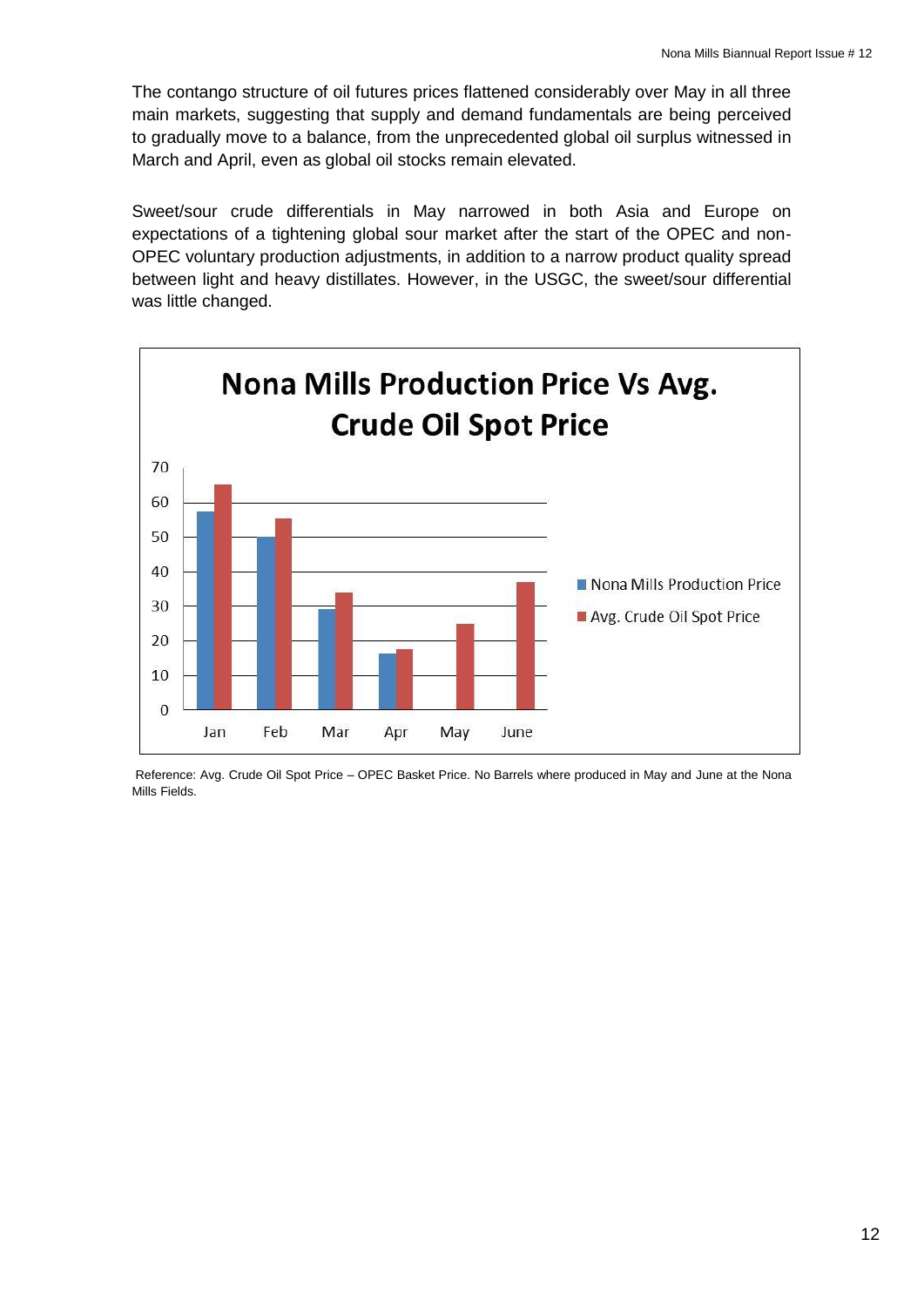#### **The Impact of the UDS Dollar (USD) and Inflation on Oil Prices**

The US dollar (USD) generally declined against other major currencies during the month. The dollar decreased by 0.3% on average against the euro m-o-m, with the fall accelerating towards the end of the month on the expectation of additional fiscal and monetary stimulus in the Eurozone. The dollar fell slightly against the Swiss franc by 0.1% and by 0.6% against the Japanese yen. Against the Canadian dollar, the US dollar declined by 0.5%. On the contrary it rose against the pound sterling by 0.9%.

Meanwhile, the US dollar was mixed against Emerging Market currencies. Against the Chinese yuan, it rose by 0.4%, while against the Indian rupee the dollar dropped on average by 0.8% as financial market sentiment recovered. It declined against the Russian ruble, by 3.5%, following higher oil prices, but it rose by 6.0% against the Brazilian real on concerns about the worsening economic outlook given the impact of COVID-19. Against the Mexican peso the dollar declined by 2.5% on improving financial market sentiment, and optimism surrounding the re-opening of the US economy.

In nominal terms, the price of the ORB increased by \$7.51, or 42.5%, from \$17.66/b in April to reach \$25.17/b in May.

In real terms, after accounting for inflation and currency fluctuations, the ORB increased to \$16.60/b in May from a revised \$11.67/b (base June 2001=100) the previous month. Over the same period, the USD decreased by 0.1% against the import-weighted modified Geneva I + USD basket, while inflation increased slightly by 0.1% m-o-m.



**Impact of Inflation and Currency Fluctuations on the spot ORB Price (Base June 2001 = 100)**

Reference: OPEC Monthly Oil Report – June 2020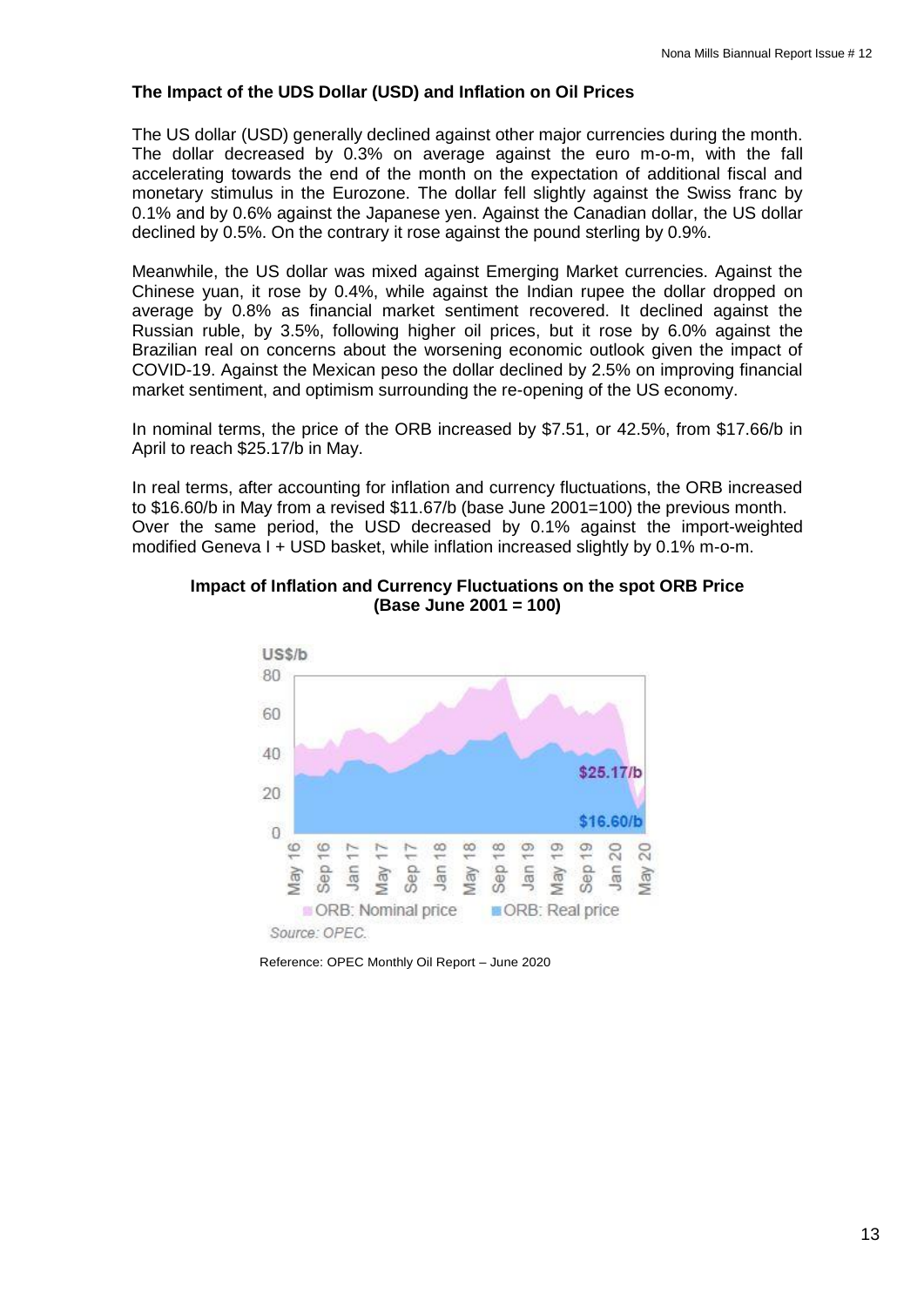## <span id="page-13-0"></span>**NONA MILLS PROJECT REPORT UPDATE**

The Nona Mills field operators sold half a load of oil during the first half of 2020.

The market continued to weaken in the early part of 2020 and the operator failed to maintain many of the wells and suffered technical issues. Due to these issues the operator of the Nona Mills Fields completely shutdown the site in March 2020, causing no oil barrels to be produced in the 2<sup>nd</sup> quarter of 2020.

The Coronavirus (COVID-19) has had a significate impact on the oil market and the USA, especially Texas where the Nona Mills Field is located. Texas is one of the worst impacted States with over 2.29m cases and over 35,000 deaths. In Australia we have had 28,780 cases and 909 deaths.



**COVID-19 Cases for Texas**

Reference: Google COVID Search Results

During the first half of 2020 we saw the first case of Coronavirus in the US confirmed on January 21, the next day the World Health Organisation (WHO) declares the outbreak an international health emergency. On January 25 Australia confirmed its first case and on March 11 WHO declares the Coronavirus outbreak a Pandemic and restrictions for the US and the rest of the world start being put in place over the next several months.

<span id="page-13-1"></span>Due to the above mentioned circumstances and the ongoing Coronavirus Pandemic, the operator of the Nona Mills Fields are currently determining their plans for the property.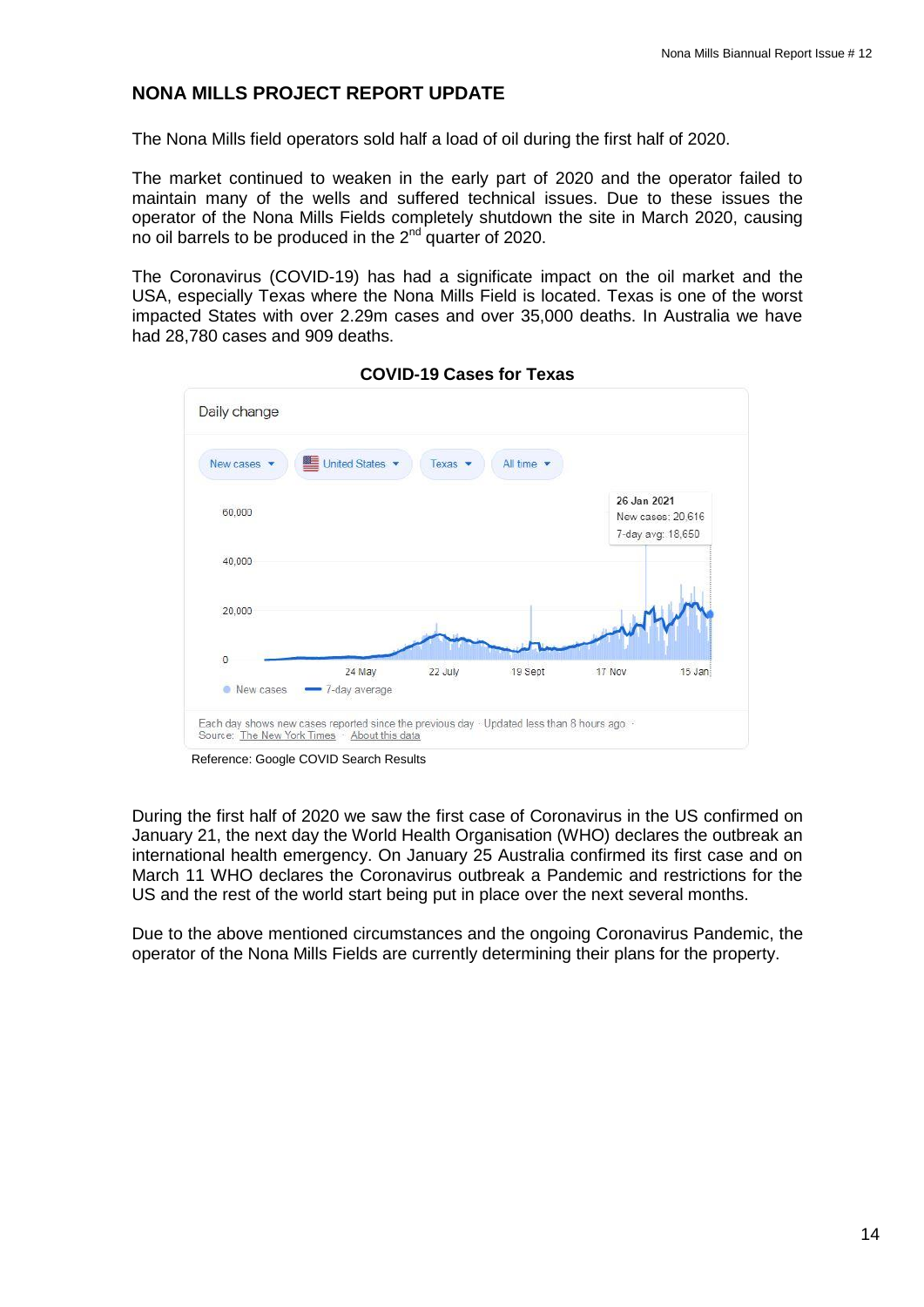#### **AMERICAN MUD WORKS (AMW) PROJECT UPDATE**

Large volumes of wastewater are generated in the oil and gas industry, and current projections show that these volumes will only increase. Currently most of this wastewater is managed by disposing of it using a practice known as underground injection, where that water can no longer be accessed or used.

The limits of injection are evident in some areas, and new approaches are becoming necessary. Some states and stakeholders are asking whether it makes sense to continue to waste this water, particularly in water scarce areas of the country, and what steps would be necessary to treat and renew it for other purposes.

Due to this the United States Environment Protection Agency (EPA) has completed a stakeholder engagement effort that sought input on how the Agency, states, tribes and stakeholders regulate and manage wastewater from the oil and gas industry. In May 2019 it released a draft report that described what it heard during its engagement for this study. The EPA accepted public input on the draft report and, after considering their input, it has published a final report in May 2020.

Final Report: Summary of Input on Oil and Gas Extraction Wastewater Management Practices Under the Clean Water Act (May 2020). This can be read here [https://www.epa.gov/sites/production/files/2020-05/documents/oil-gas-final-report-](https://www.epa.gov/sites/production/files/2020-05/documents/oil-gas-final-report-2020.pdf)[2020.pdf](https://www.epa.gov/sites/production/files/2020-05/documents/oil-gas-final-report-2020.pdf)

The Agency is still determining what, if any, next steps should be taken regarding produced water management under the Clean Water Act.

What this means for American Mudworks (AMW) is yet to be determined.

As previously mentioned in Report #11, AMW had identified a capital partner in April 2019 that had committed to a \$10 million debt facility. Based upon this commitment, AMW anticipated that the treatment plant would be fully operational by August 2019. As of June 2020, the capital partner is still dealing with some internal issues and the funding has not been completed.

Currently there are a lot of factors creating issues for AMW, including Ownership issues, funding matters, the current low oils prices, and COVID issues that have hit the US and Texas in particular hard.

<span id="page-14-0"></span>As such AMW has been put on hold until these issues can be negotiated to a beneficial outcome for all parties.



*Pictured: American Mud Works Waste Treatment site, Woodsfield Ohio USA*